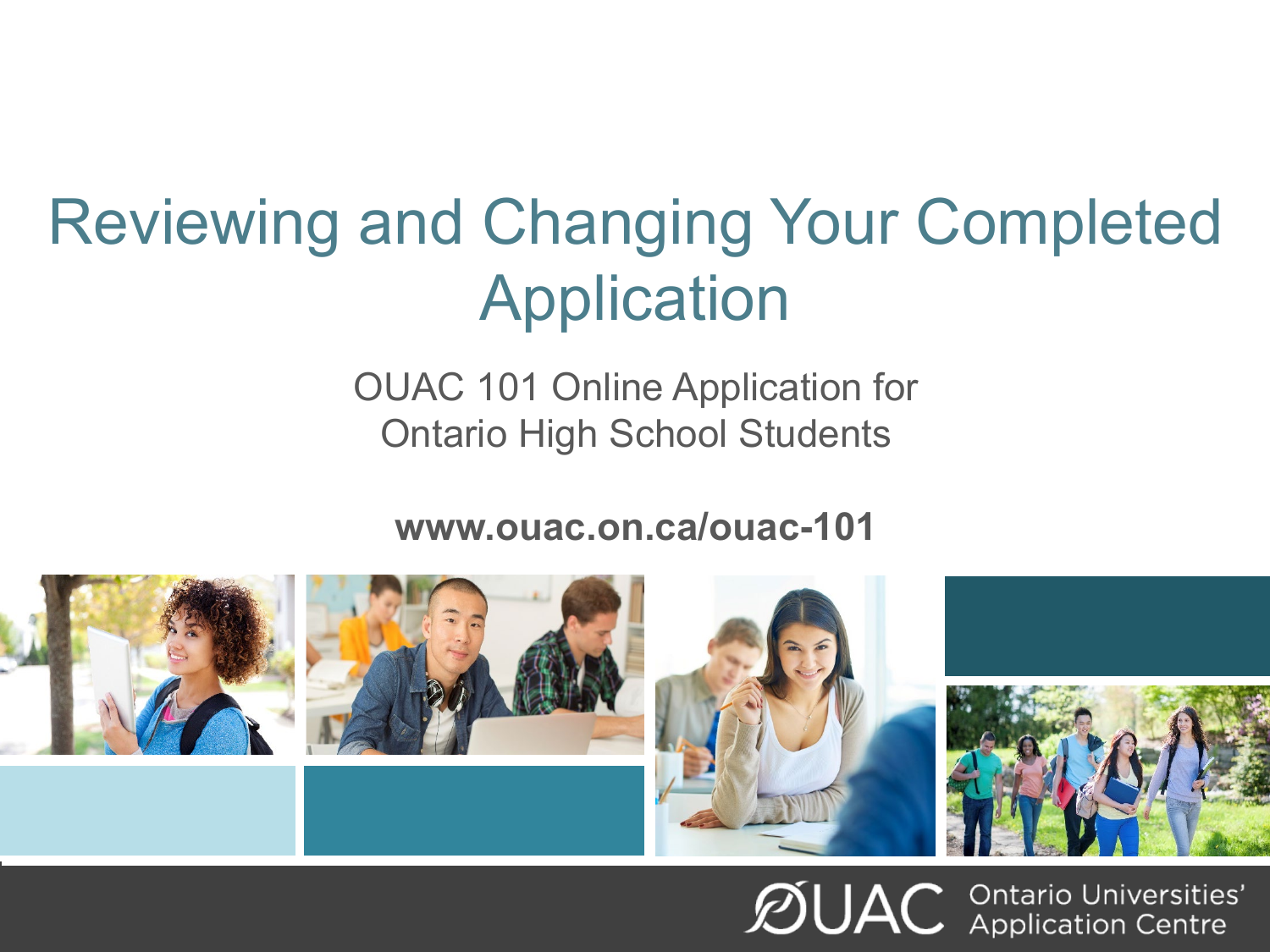# Once You Have Applied

You can log back in to your application to do the following:

- Pay your application fee, if you have not already done so.
- Review all of the application information you provided to the OUAC.
- Make changes to your personal information and university/program choices (Once your fees have been received and processed).
- Respond to university offers of admission.

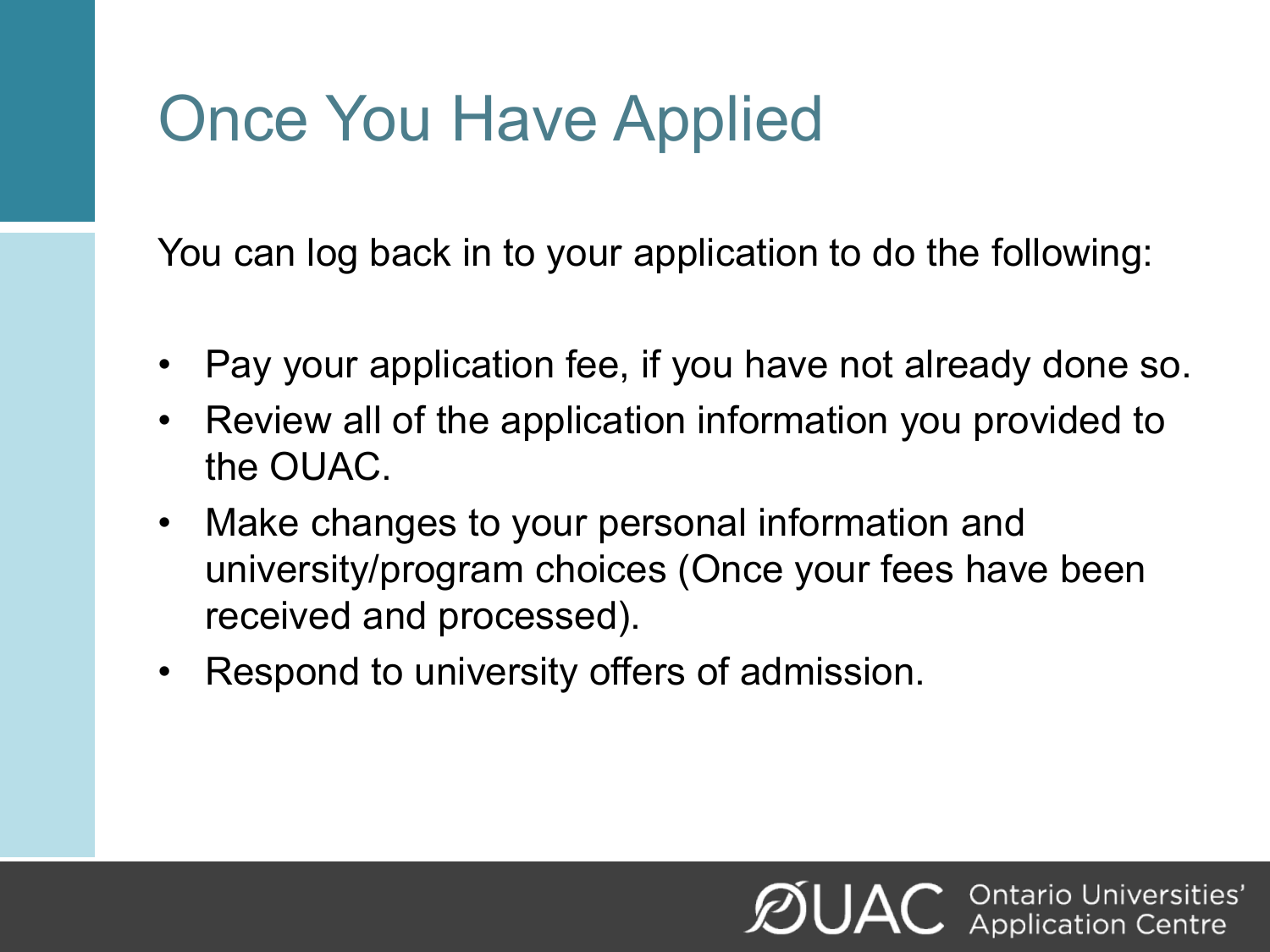# Accessing Your Completed Application

### APPLY TO AN UNDERGRADUATE PROGRAM

For applicants currently attending an Ontario high school

#### Home » Current Ontario High School Students (101)

### **101 Online Application**

Read: More information about how to apply.



**BROWSE PROGRAMS** 

or create your OUAC profile for fall 2018 entry. oq in

Use the same URL that you used to access the online application for the first time: **www.ouac.on.ca/ouac-101**.

 $\mathcal{D}$ UAC **Ontario Universities'** 

**OUAC 101** 

**Read These Top 10 Questions Now!** Here is a collection of common questions and answers that will hopefully help you with your decision making.

**NEWS & REMINDERS** 

80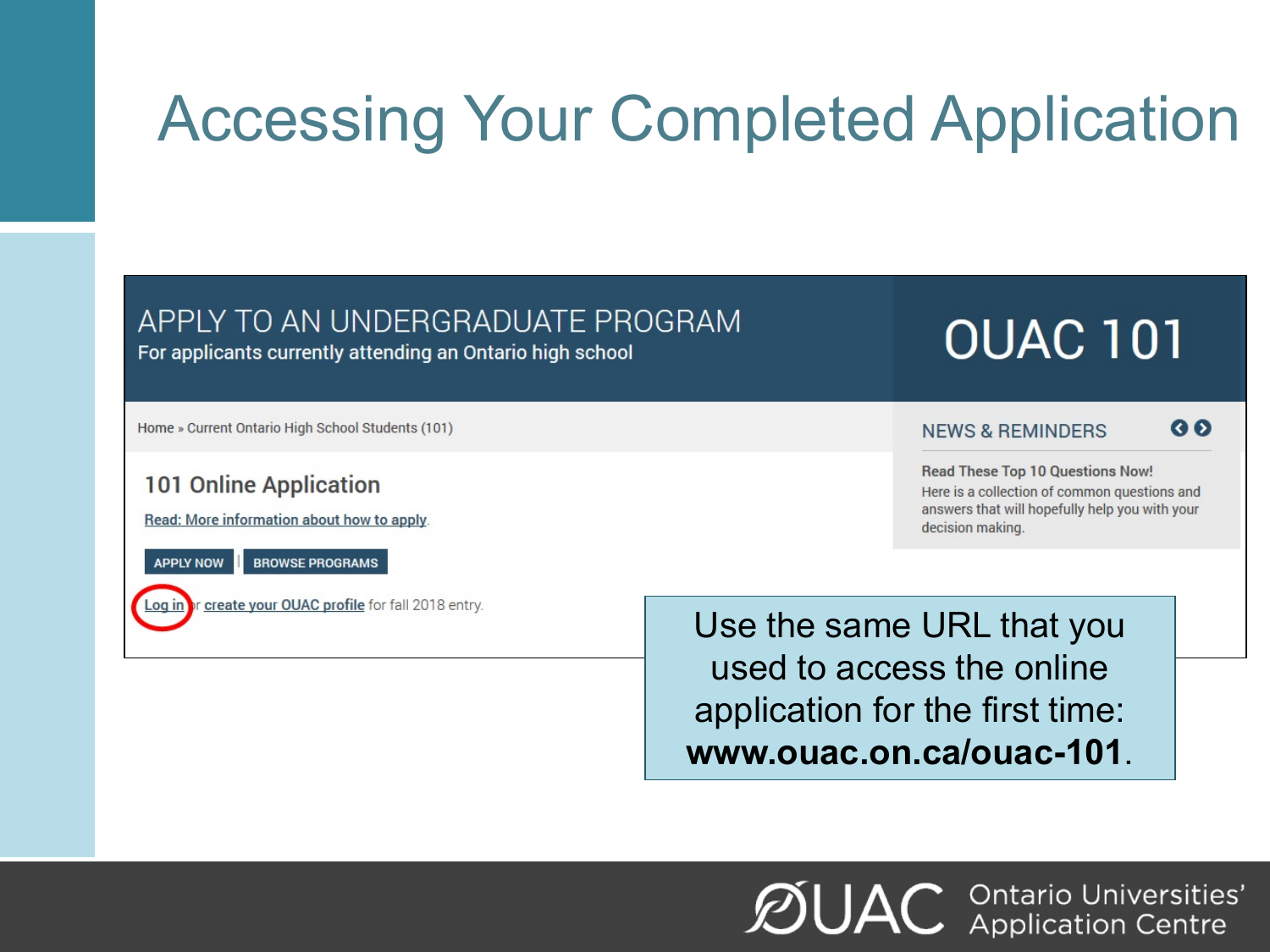# Changing Your Method of Payment

If you chose online banking as your method of payment, you are able to change to payment by credit card after 1 business day.

| <b>Payment Options</b>                                                                                                                                                 |
|------------------------------------------------------------------------------------------------------------------------------------------------------------------------|
| © Credit Card (VISA, MasterCard or American Express)                                                                                                                   |
| Prepaid credit cards and VISA debit cards are not accepted.<br>Important: Do not click the "Back" button in your browser after you submit your credit card<br>payment. |
| More<br>▽                                                                                                                                                              |
| © Online Banking (Canadian banks and credit unions only). This process usually takes 1-3<br>business days.                                                             |
| More                                                                                                                                                                   |

**Note:** During peak times, it can take up to 1 week to process your application once you submit payment. After that time, you can log in to your application to review or make changes.

**Ontario Universities'**<br>Application Centre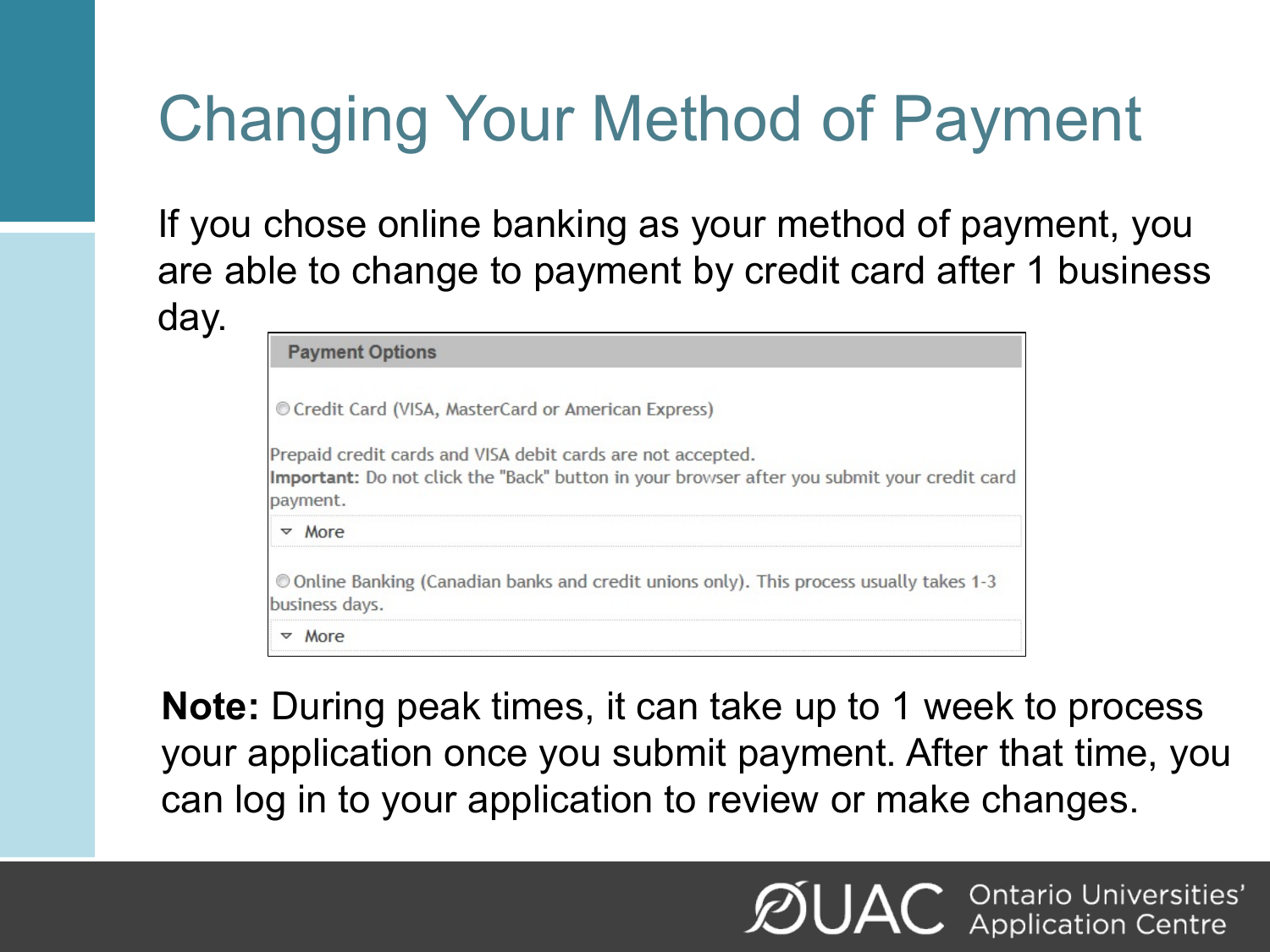# Modifying Your Application

#### **Ontario Secondary School Application (101) 2019 Entry Welcome Back** \$0.00 CAN **Total Owing Review and Make Changes to your 101 Application** You can make changes to your application information, add choices (if the deadlines have not You are logged in as: **BookWorm** passed) and respond to offers of admission. Log Out **OUAC Reference Number: Responding to Offers** 2019-010148 Select "Choices/Offers" to review your offers of admission. Click "Offer" or "Alternate Offer" to respond to the offer of admission. My OUAC Account Important: Changes/responses to offers are not final until you complete the Submit Process. My OUAC Financial Account After 20 minutes of inactivity you will automatically be logged out and none of your changes will **OSAP Link Status** be saved Click any of the **Application Links Submit Process** links in the **O** Welcome Back to complete the state Application Links Personal Information 1. Review and verify your application information. Contact Information 2. Once satisfied that your information is accurate, re navigation menu 3. Click "I Verify and Agree" to proceed to payment a Academic Background changes requiring fees can only be paid by credit to go to that **Browse Programs** 4. Once you have successfully submitted, you will red Choices/Offers

It takes 1-3 business days to process your changes/resp after that time to review your file and make any necessary changes.

this page for your reference.

**Additional University Details** 

Other Academic Information

 $\mathcal{D}$ UAC Ontario Universities'

section.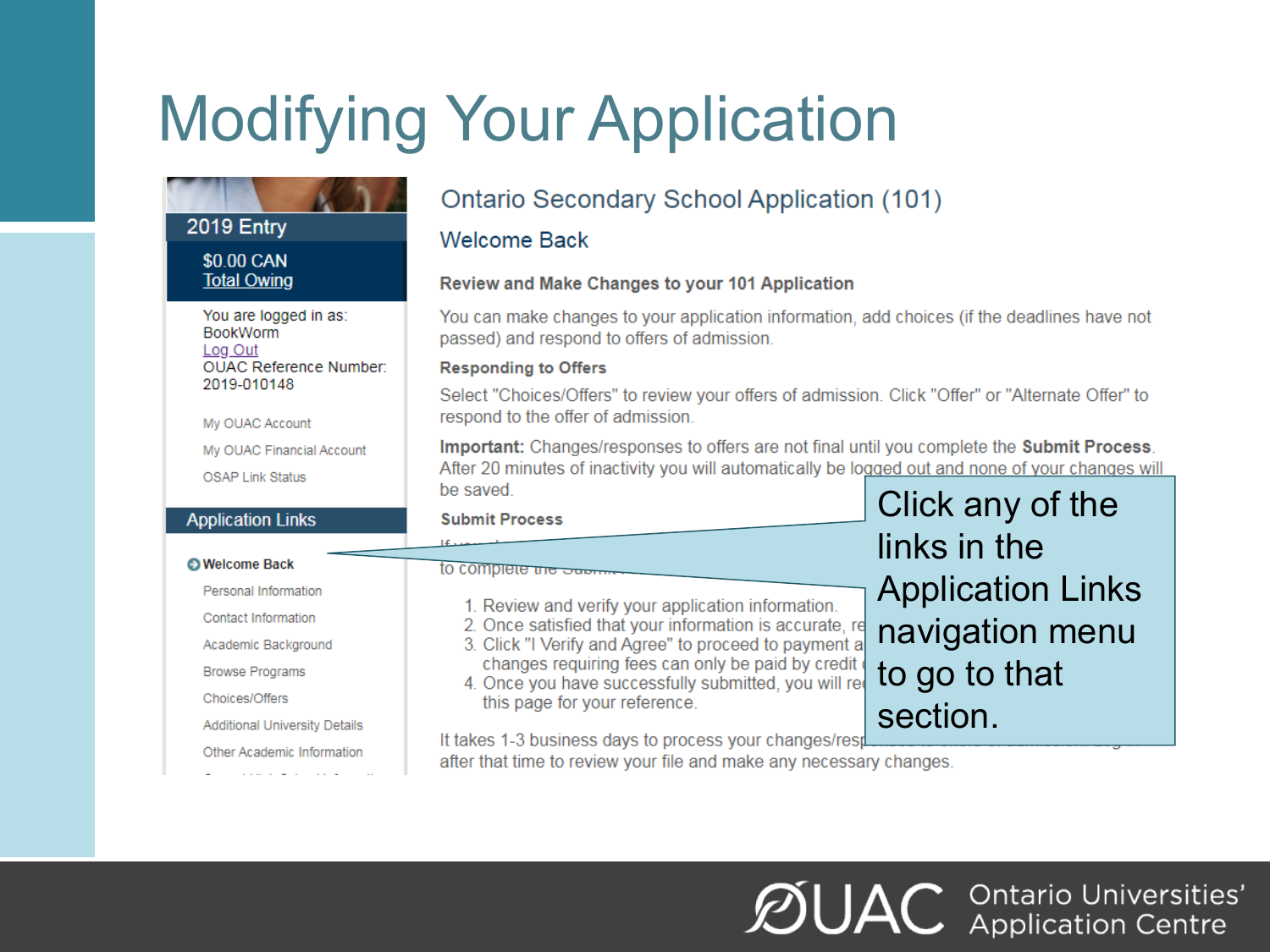# Need to Make Changes or Respond to a University Offer of Admission?

You can review and modify your application in the following ways:

- Add new university/program choices
- Delete existing university/program choices
- Change the details of existing choices
- Change personal/address information
- Respond to university offers of admission

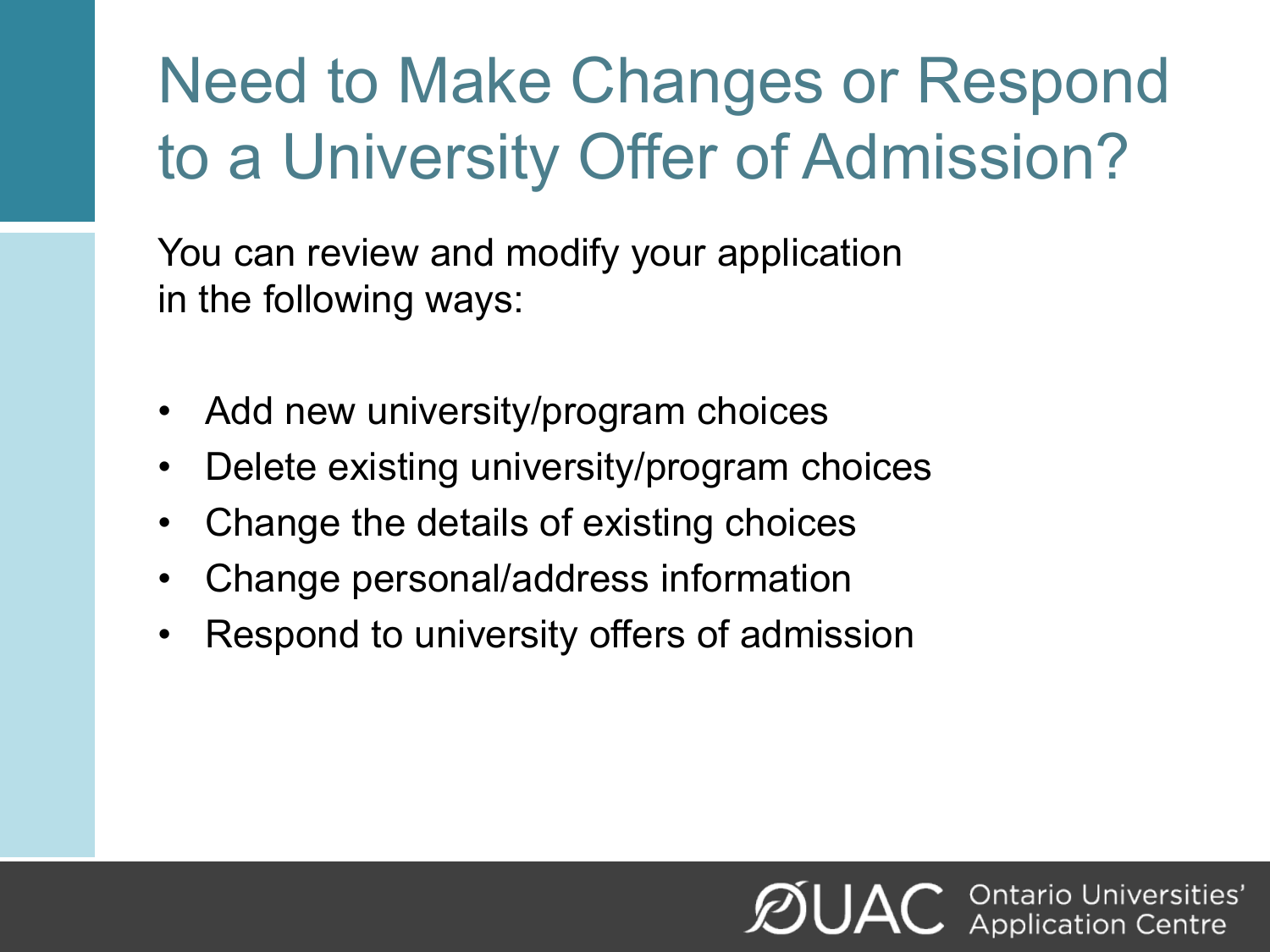# Change Personal and Address Information

| Ontario Secondary School Application (101)                                                                                                                                 |                                       |
|----------------------------------------------------------------------------------------------------------------------------------------------------------------------------|---------------------------------------|
| Personal Information                                                                                                                                                       |                                       |
| 1 Help<br>+ Required field                                                                                                                                                 |                                       |
| Your Name and Other Personal Information                                                                                                                                   |                                       |
| Title<br>Choose V                                                                                                                                                          |                                       |
| · First Name (Legal Given Name)<br>Mary                                                                                                                                    |                                       |
| Middle Name(s)<br>B.                                                                                                                                                       | Email is the primary                  |
| * Last Name/Family Name<br>Chapman                                                                                                                                         | method of communication               |
| Preferred/Commonly Used Name<br>n                                                                                                                                          | for the OUAC and the<br>universities. |
| Former Last Name/Family Name<br>2                                                                                                                                          |                                       |
| Gender<br>Choose<br>v                                                                                                                                                      |                                       |
| + Date of Birth (Format: yyyy-mm-dd)<br>1998-01-01                                                                                                                         |                                       |
| · Status in Canada (at time of applying)<br><b>C</b> Canadian Citizen<br>O Permanent Resident<br>O Study Permit<br>O Diplomatio<br>O Convention Refugee (Protected Person) |                                       |

**ØUAC Ontario Universities'**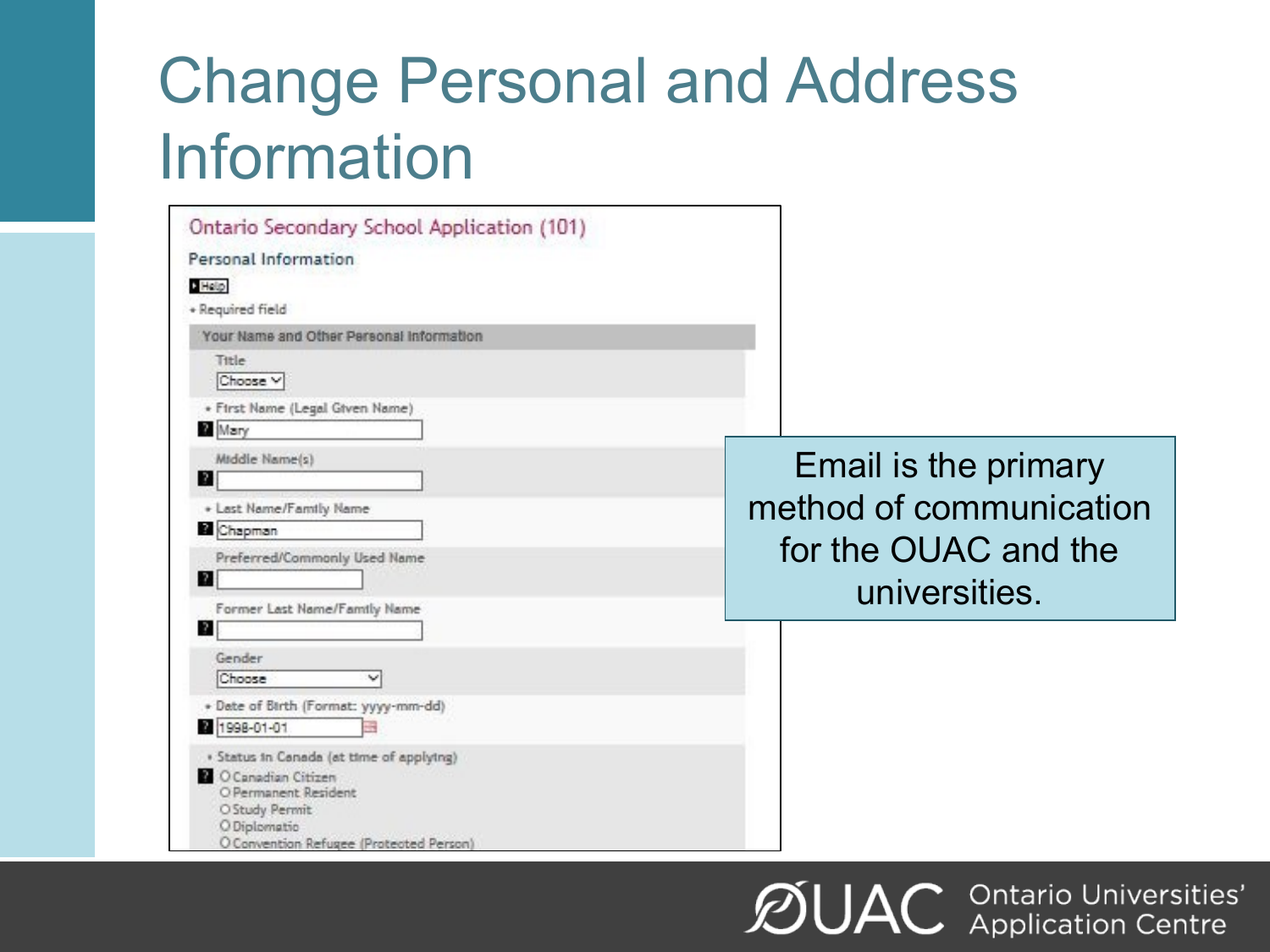### Change Personal and Address Information: Continued



 $\mathcal{D}$ UAC Ontario Universities'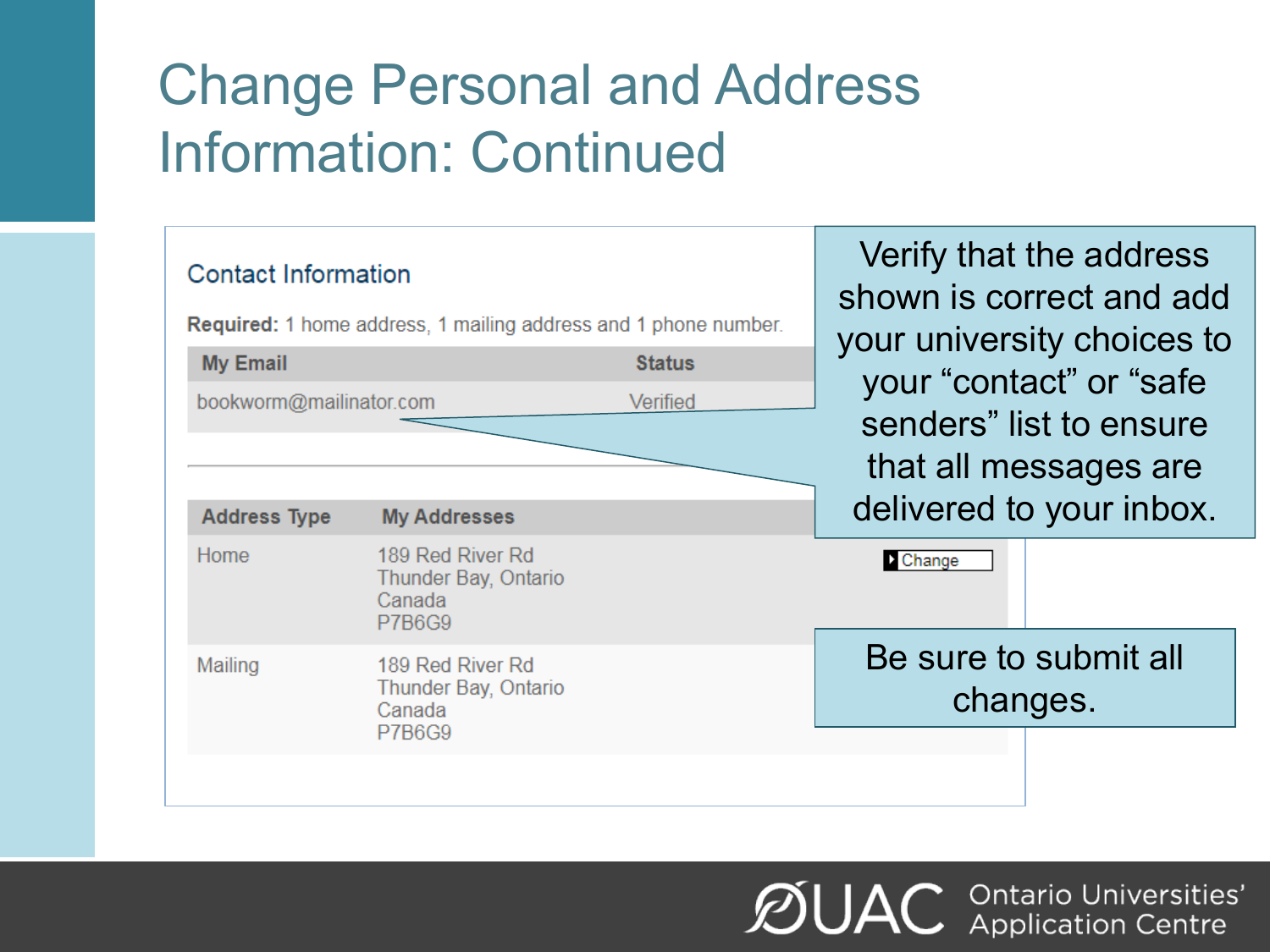# Adding New Programs

To **add** a new program:

Click "Browse Programs", select the program you want and enter the program details.

Click "Save Program".

You will then be returned to your choices list.



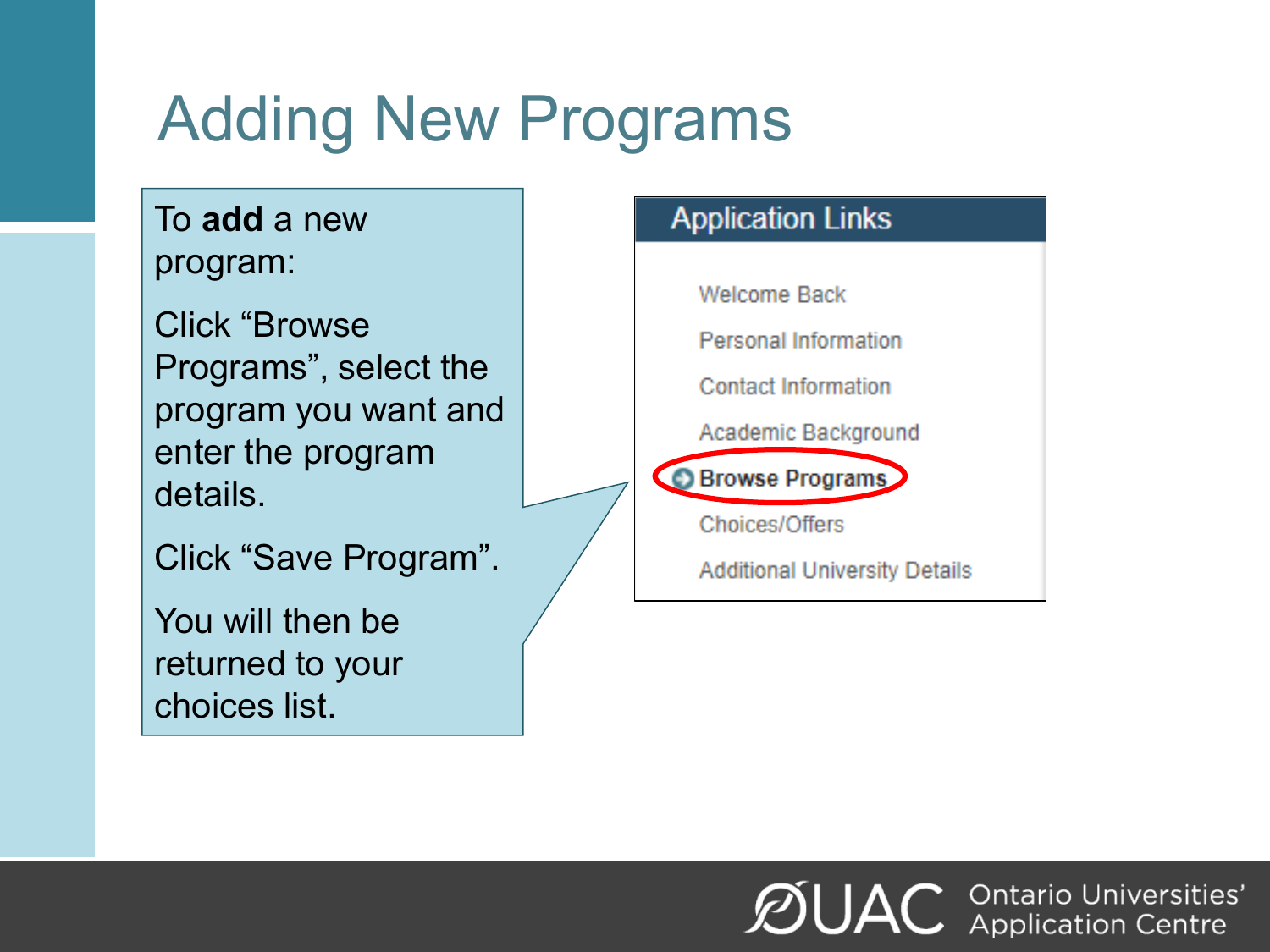# Withdrawing an Existing Choice

Choices/Offers Add Program Choice Offers of Program Response Program Title Actions Number Admission Code Change Algoma University  $01 -$ **JBB** Withdraw English **Trent University** Change **RXB**  $02 -$ Media Studies and Withdraw **Business** Choice Ryerson Change  $03<sub>2</sub>$ University πū Withdraw Choice Civil Engineering Change **OCAD University** Withdraw **HAD** Advertising Choice University of Change Ontario Institute  $05 -$ **DGD** Withdraw of Technology Choice Game Development

 $\mathcal{D}$ UAC Ontario Universities'

To **withdraw** an existing program choice, click "Withdraw Choice" in the column beside your choice.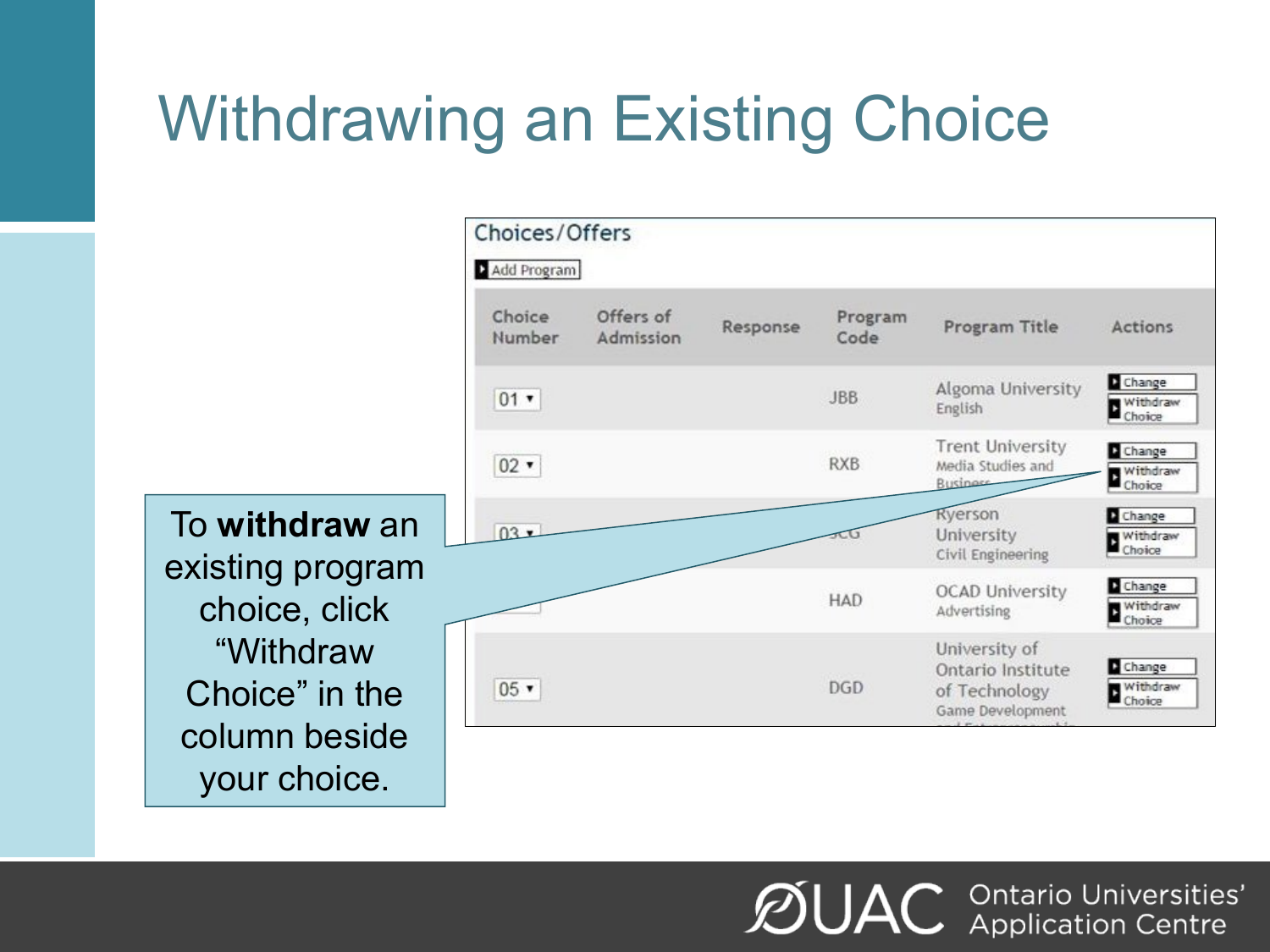# Making Changes to Your Existing **Choices**

If you have an active offer, or have accepted a university offer of admission, you will not be able to change the program details.

| Choices/Offers<br>Add Program |                        |          |                 |                                                                                                                                                |                                                                        |
|-------------------------------|------------------------|----------|-----------------|------------------------------------------------------------------------------------------------------------------------------------------------|------------------------------------------------------------------------|
| Choice<br>Number              | Offers of<br>Admission | Response | Program<br>Code | Program Title                                                                                                                                  | <b>Actions</b>                                                         |
| $01 -$                        |                        |          | <b>JBB</b>      | Algoma University<br>English                                                                                                                   | Change<br>Withdraw<br>Choice                                           |
| $02 -$                        |                        |          | <b>RXB</b>      | <b>Trent University</b><br>Media Studies and<br><b>Business</b>                                                                                | Change<br><b>Automotive</b><br>Choice                                  |
| $03 -$                        |                        |          |                 | Ryerson                                                                                                                                        | Change<br>Withdraw                                                     |
| $04$ $*$<br>$05 -$            |                        |          |                 | For a university/program<br>choice that is already on<br>your application, you may<br>change only the details<br>that you specified initially. | Choice<br>Change<br>Withdraw<br>Choice<br>Change<br>Withdraw<br>Choice |

To **change** details of existing choice:

Click "Change", located to the right of the choice.

Make the necessary changes.

• Ontario Universities'<br>• Application Centre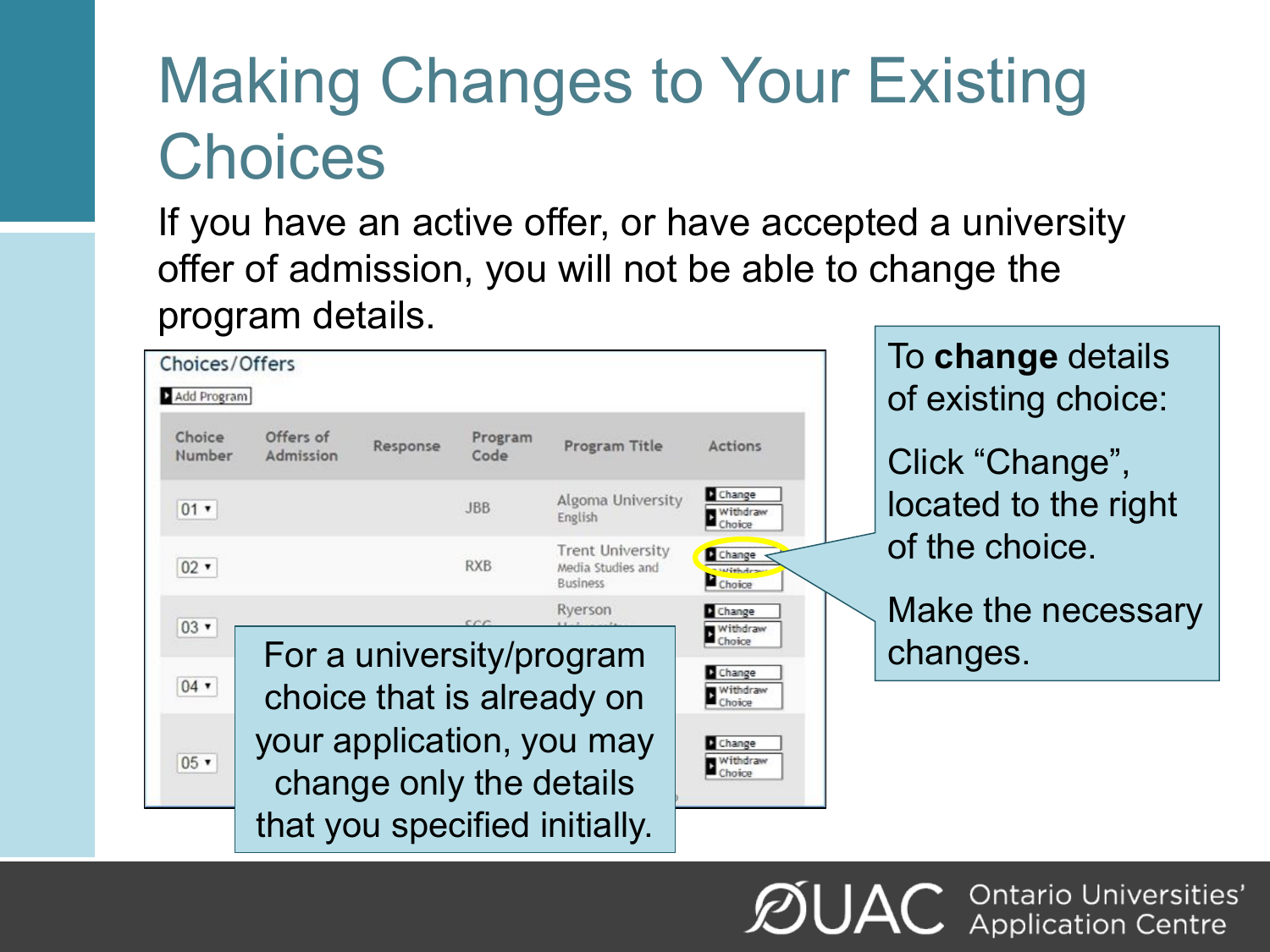# **Responding to a University Offer of Admission**

To respond to a university offer of admission, click "Choices/Offers". Read all instructions carefully.

| <b>Choice</b><br><b>Number</b> | Offers of<br><b>Admission</b>   | <b>Response</b> | Program<br>Code | Program<br><b>Title</b>                                                                        | <b>Actions</b>                                     |
|--------------------------------|---------------------------------|-----------------|-----------------|------------------------------------------------------------------------------------------------|----------------------------------------------------|
| $01 -$                         | Offer<br>Expires:<br>2019-12-31 |                 | <b>CR</b>       | Carleton<br><b>University</b><br>Architectural<br>Studies - Design<br>2020 Fall<br>(September) | <b>Change</b><br>Withdraw<br>Choice                |
| $02 -$                         |                                 |                 | <b>OVR</b>      | University of<br>Ottawa<br>UO: French as a<br>Second<br>Language<br>2020 Winter<br>(January)   | Chanas<br>Click "Offer" or<br>"Alternate Offer" in |
| $03 -$                         | Offer<br>Expires:<br>2019-12-30 |                 |                 | Western<br><b>University</b><br>site)<br>2020 Fall<br>(September)                              | the Offers of<br>Admission<br>column.              |

Ontario Universities'<br>Application Centre ØUA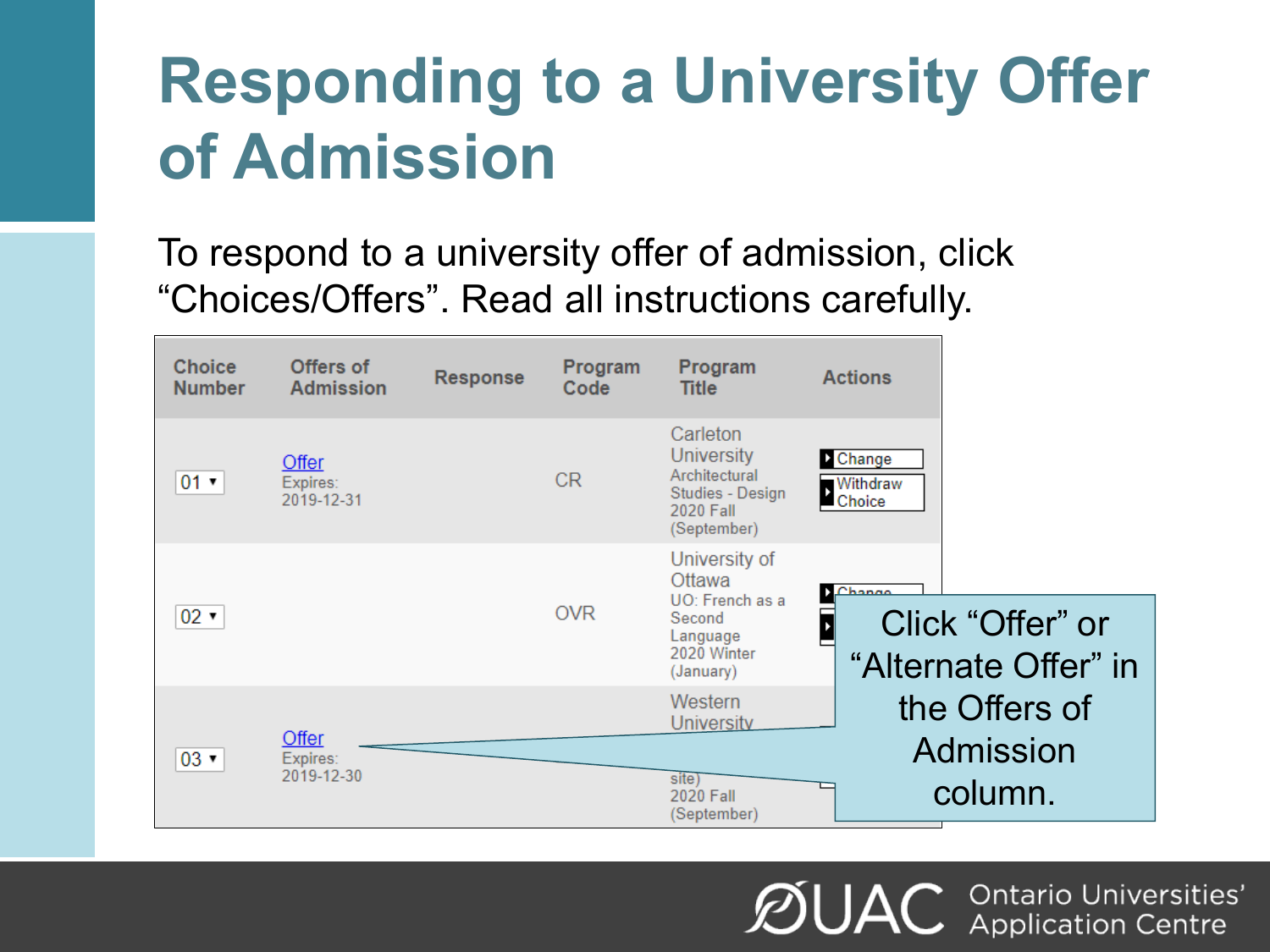## Accept or Decline the Offer

| <b>Response to Offer</b>                                                                                              | <b>Actions</b> |
|-----------------------------------------------------------------------------------------------------------------------|----------------|
| I would like to accept the offer, and agree to the terms and<br>conditions outlined in the offer of admission letter. | <b>Accept</b>  |
| I wish to decline the offer and understand that this will invalidate<br>the offer.                                    | <b>Decline</b> |

To respond to an offer, click "Accept" or "Decline".

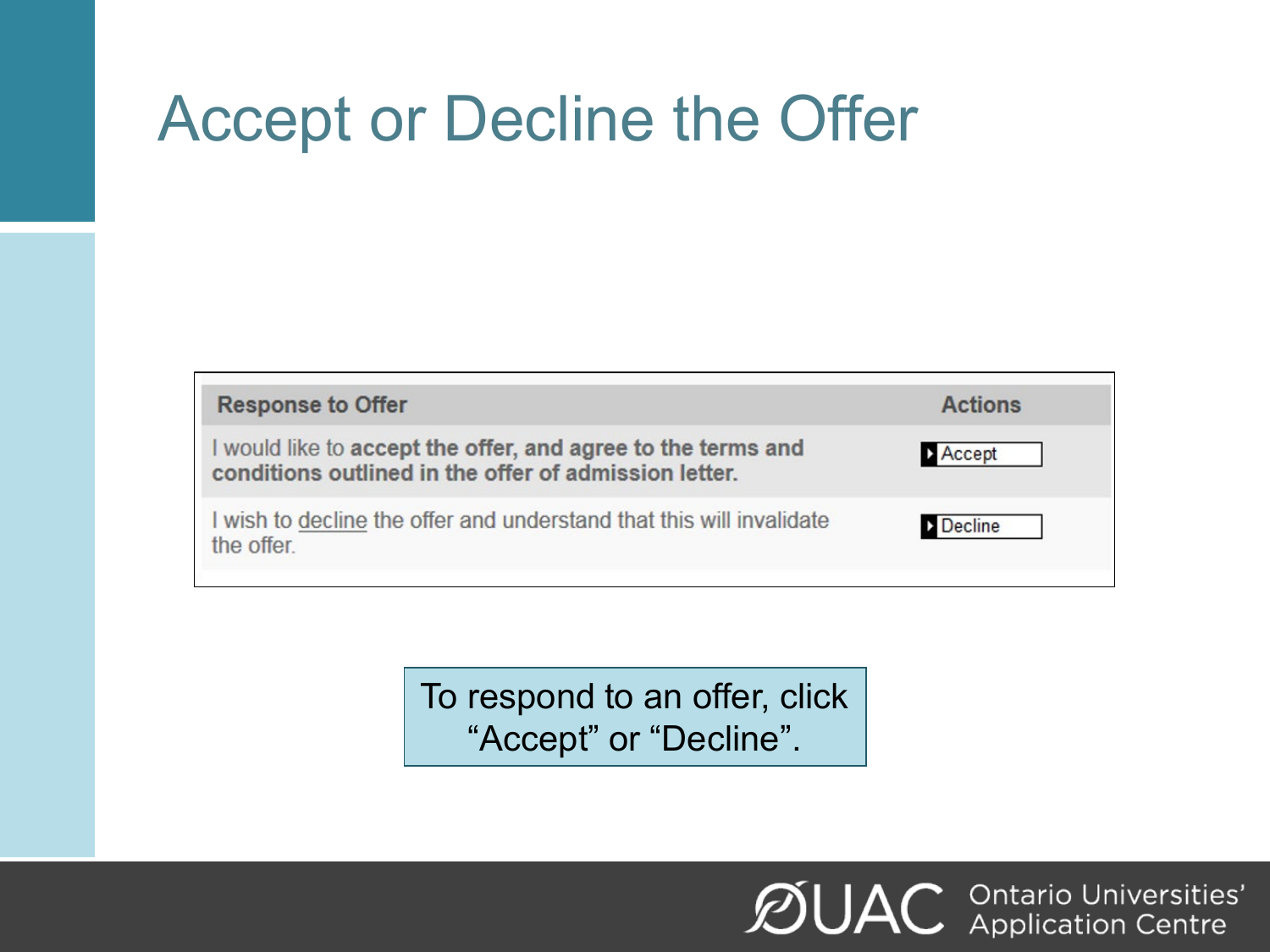# Cancelling an Offer of Admission

| <b>Response to Offer</b>                                              | <b>Actions</b>  |
|-----------------------------------------------------------------------|-----------------|
| I would like to <b>cancel</b> my unsubmitted acceptance to the offer. | <b>D</b> Cancel |

To cancel a previously accepted offer of admission, click "Cancel".

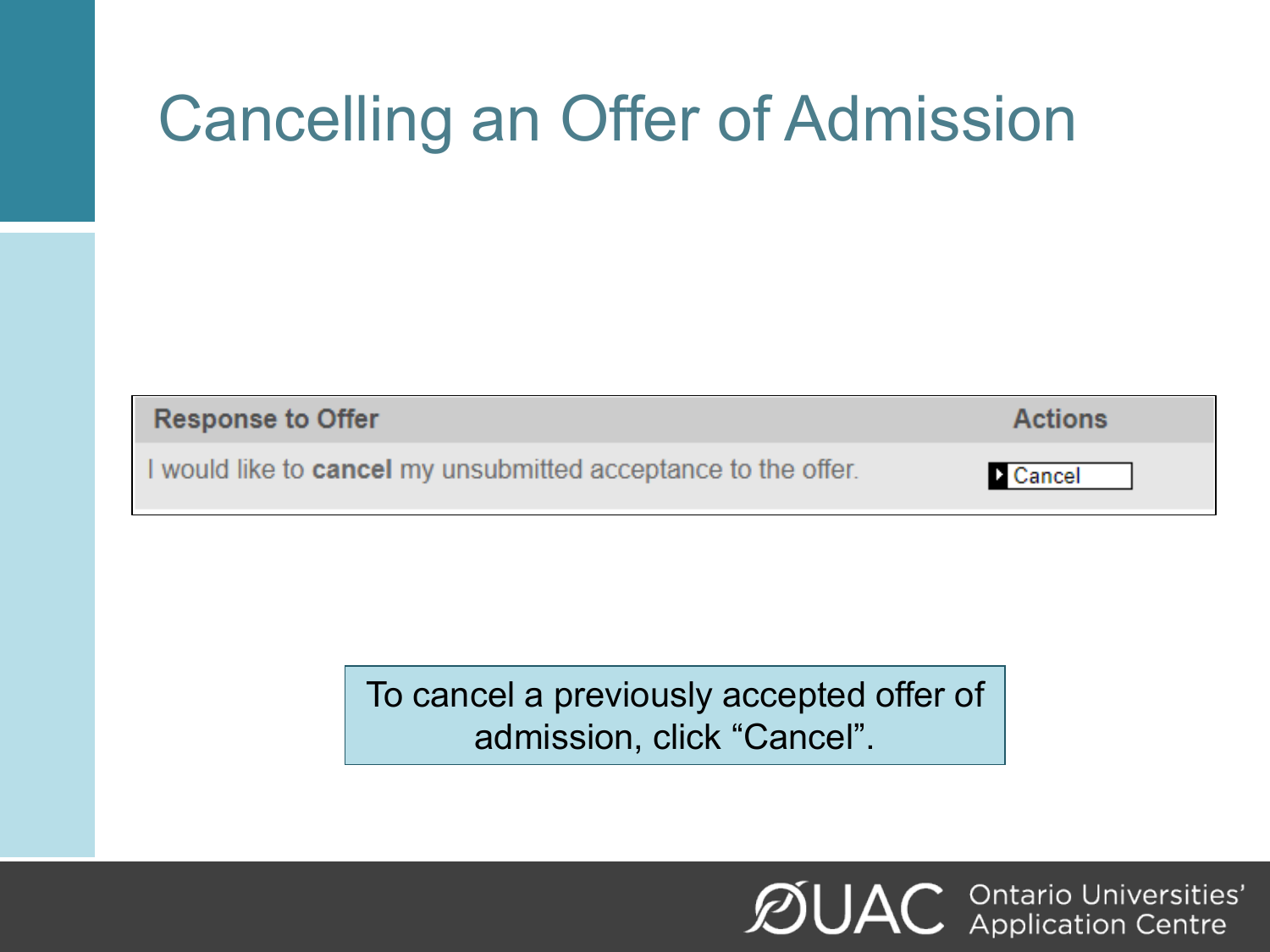# Submitting Responses

| I'm ready to submit my response/changes. |             |
|------------------------------------------|-------------|
|                                          |             |
| I want to make more changes              |             |
|                                          | <b>GROL</b> |
|                                          |             |

You will have 2 options to proceed. Click "I want to make more changes" to make more changes, or click "I'm ready to submit my response/changes" to go directly to the Submit page to submit your response.

> **C** Ontario Universities'<br>**C** Application Centre **ØUA**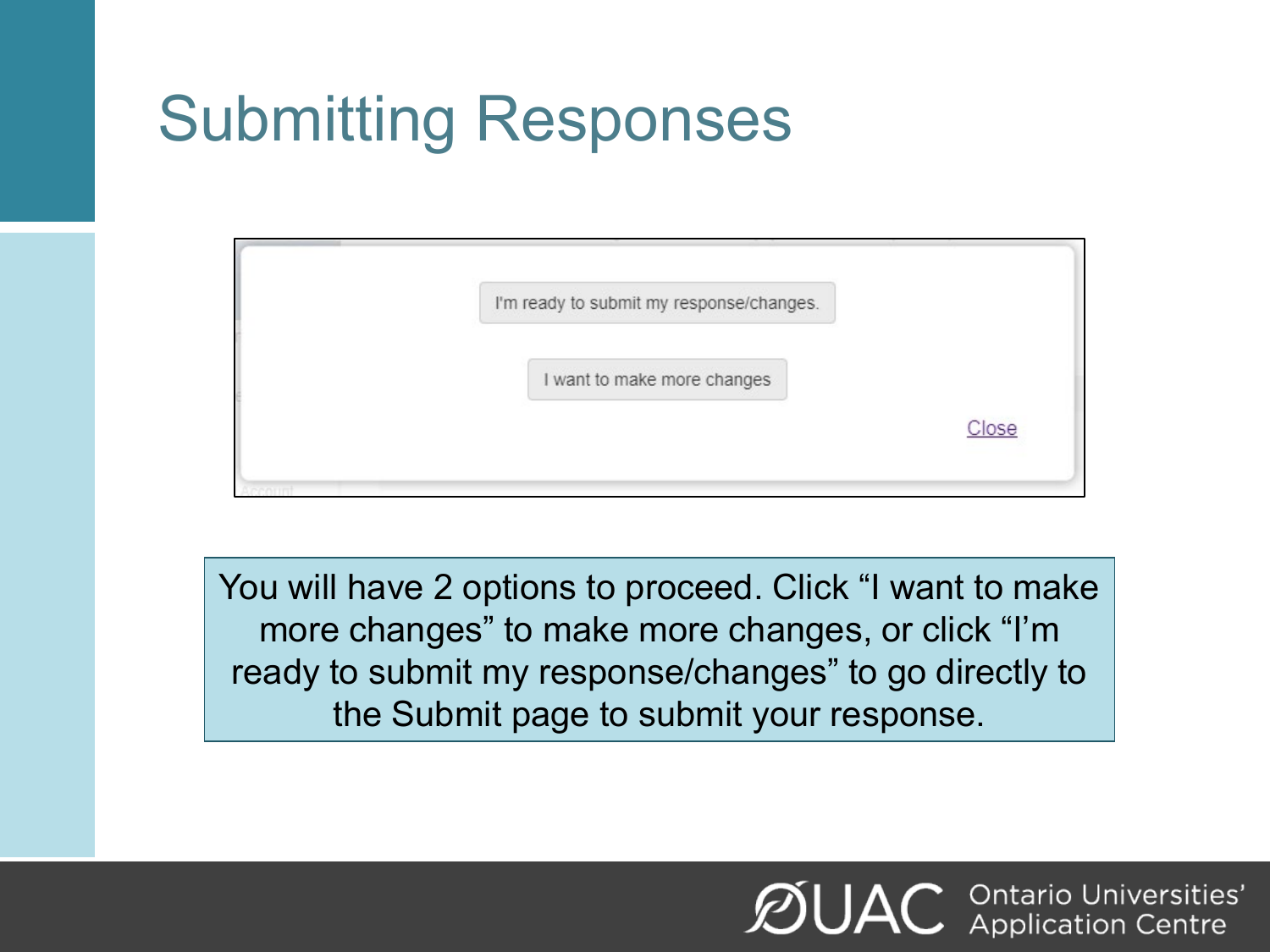## Unsubmitted Responses

### Log back in to your account after 1 business day to verify your responses under the "Applicant Response" column.



Ontario Universities'<br>Application Centre ØUA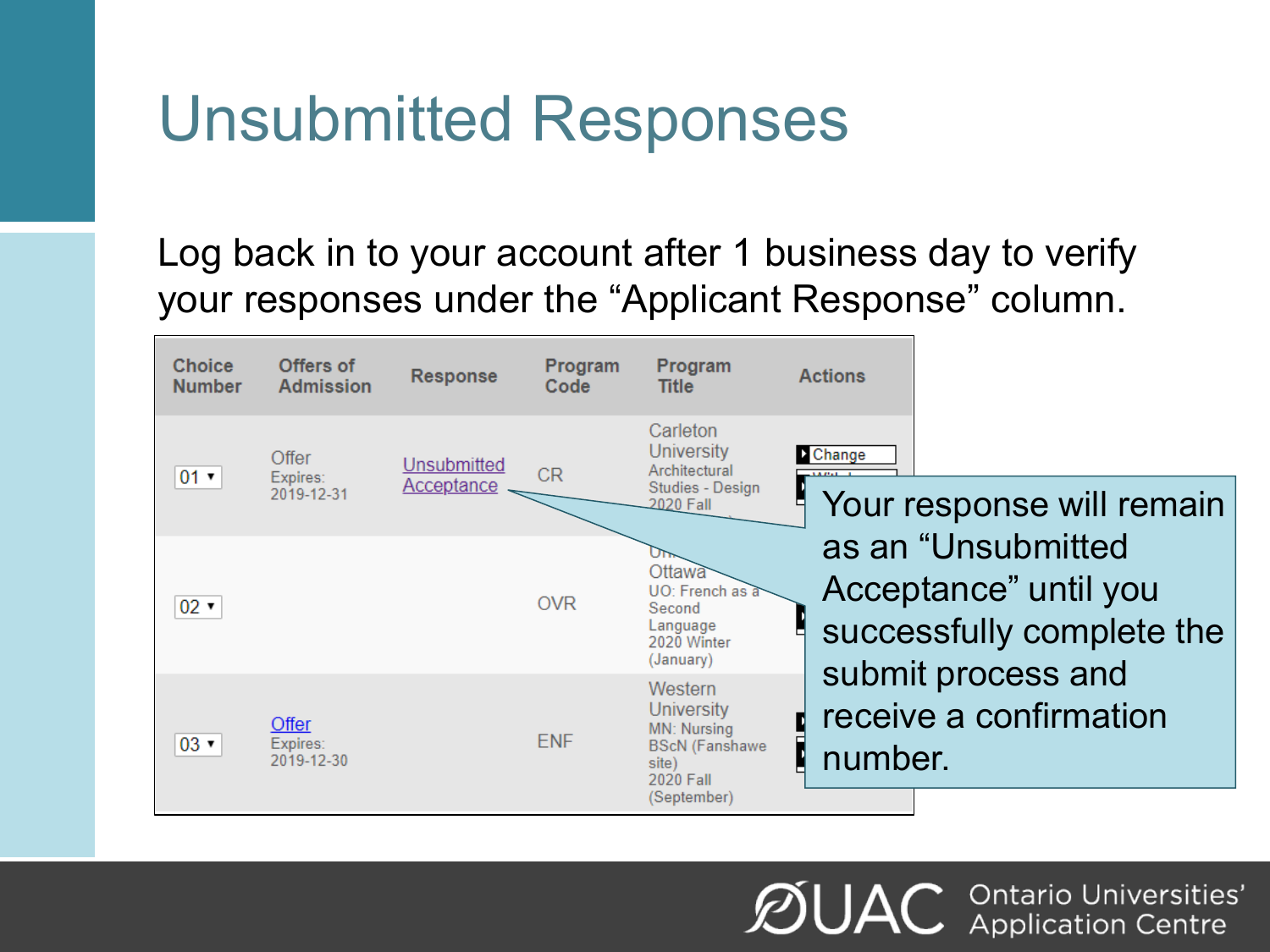## Complete the Submit Process

|              | 101 Application » Choices/Offers<br>Ontario Secondary School Application (101)                                                                                                                                          |                                                                            |
|--------------|-------------------------------------------------------------------------------------------------------------------------------------------------------------------------------------------------------------------------|----------------------------------------------------------------------------|
|              | <b>Choices/Offers</b><br>Add Program<br><b>Review and Submit Changes/Responses</b><br>When you are finished making changes and/or responding to your offers, you must                                                   |                                                                            |
|              | complete the Submit Process to send them to the universities.<br>Review and Submit Changes/Responses<br>Choice<br>Offers of<br>Program<br><b>Proz</b><br>Response<br><b>Number</b><br>Admission<br>Code<br><b>Title</b> | You must complete the<br>"Submit" process in order<br>for the OUAC and the |
|              | McMaster<br>University<br><b>2</b> Change<br>MI <sub>5</sub><br>$ 01 \rangle$<br>Life Sciences I<br><b>Delete</b><br><b>2018 Fall</b><br>(September)                                                                    | universities to receive<br>your changes/responses.                         |
| ails<br>:ion | <b>Order Your Choices</b><br>To rank your program selections in order of preference, change the numbers under the<br>"Choice Number" column.<br>Save                                                                    | <b>Click "Review and Submit"</b><br>Changes/Responses".                    |
|              |                                                                                                                                                                                                                         |                                                                            |

**ØUAC Ontario Universities'**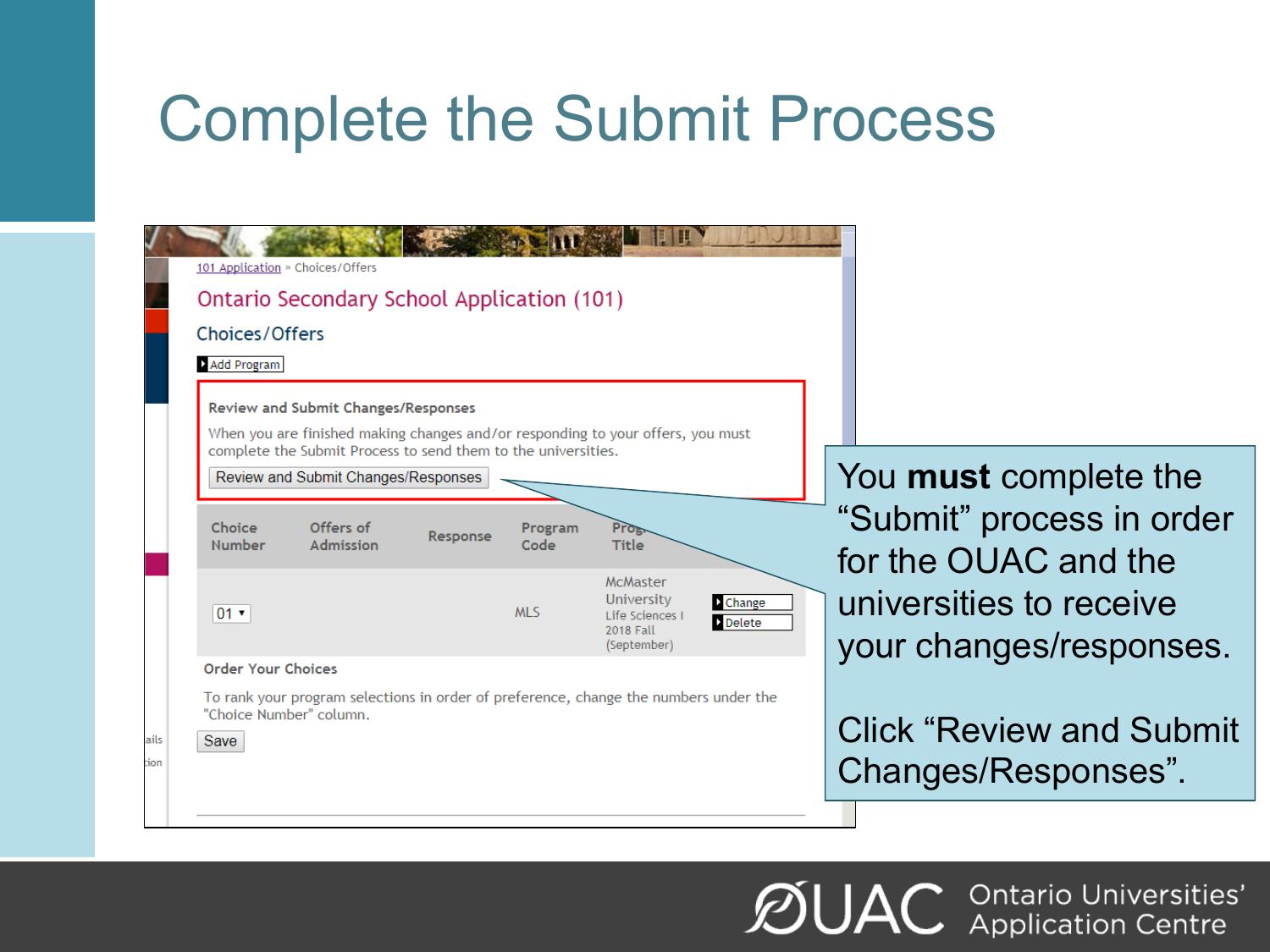# Finalizing Your Changes

When you click "I Verify and Agree" , you will see all your program choices. Review this information carefully.

| Number | Program<br>Code    | Program Title                                                                                                                                                                                                                                                                                                                                                                         |  |  |  |
|--------|--------------------|---------------------------------------------------------------------------------------------------------------------------------------------------------------------------------------------------------------------------------------------------------------------------------------------------------------------------------------------------------------------------------------|--|--|--|
| 01     | GS.                | University of Guelph<br>Applied Human Nutrition<br>Satisfied with your<br>Year Code: First Year<br>Expected Date of Enrollment: 2012 Fal<br>changes? Click "I Verify<br>Full-time or Part-time: Full-time<br>Co-op: No<br>and Agree" to submit<br>Previous Year Applied: 2010<br>Residence Information Required:<br>your changes.<br>I agree to the above conditions and wish<br>imit |  |  |  |
|        | I Verify and Agree | Click "I Verify and Agree" to do the foll<br>1g:<br>• Verify this information is $\swarrow$ ect and complete.<br>• Agree to the conditions the "101 Declaration and Notice of Collection, Use,<br>Disclosure and Treat ent of Your Personal Information" statement.                                                                                                                   |  |  |  |

**C** Ontario Universities'<br>**C** Application Centre ØUA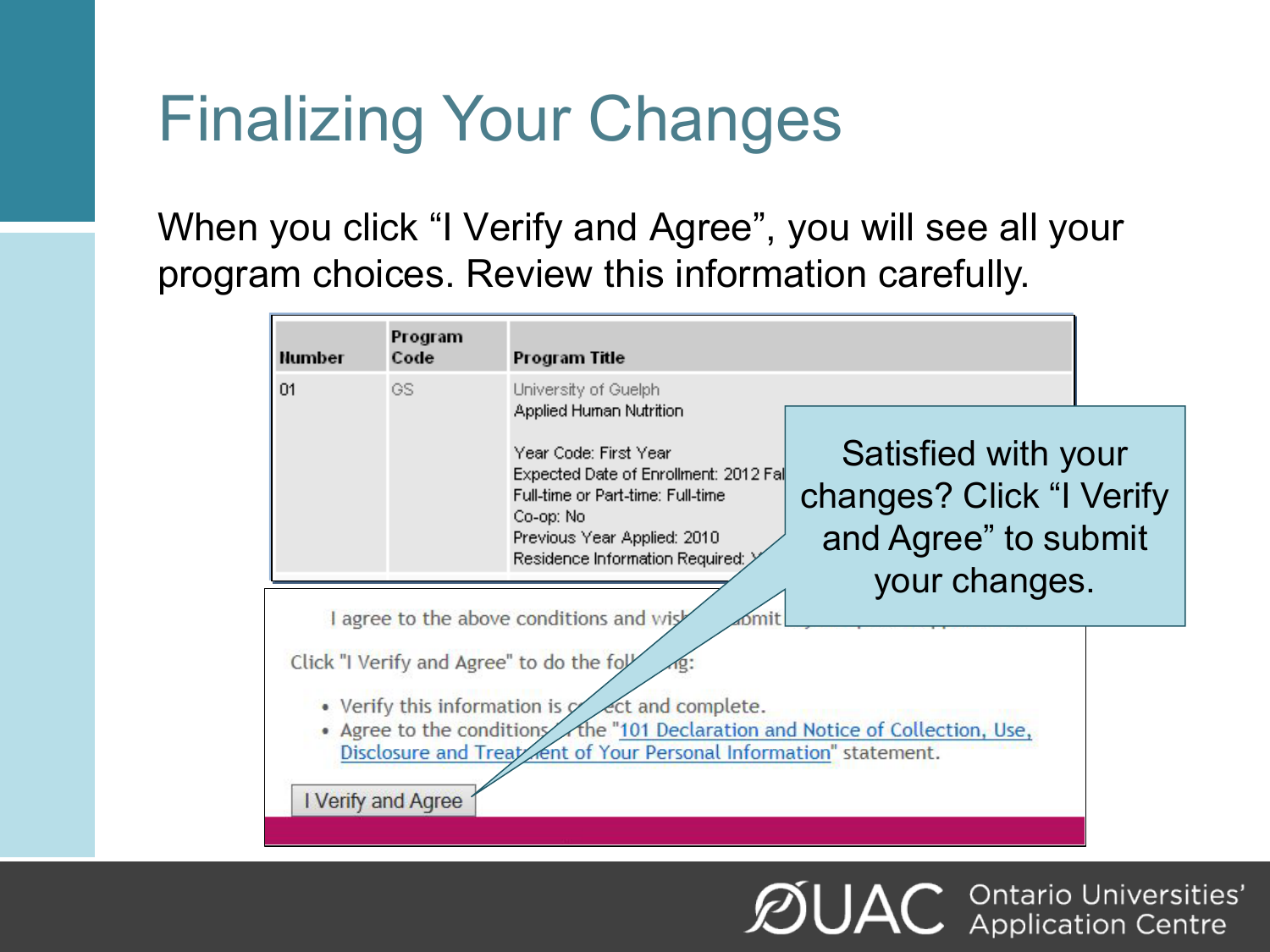# Payment

### **Payment Options**

© Credit Card (VISA, MasterCard or American Express)

Prepaid credit cards and VISA debit cards are not accepted.

Important: Do not click the "Back" button in your browser after you submit your credit card payment.

 $~\triangleright$  More

. Important: Do not click "Back" after you submit your credit card payment.

Payment for online changes **must** be made by credit card.



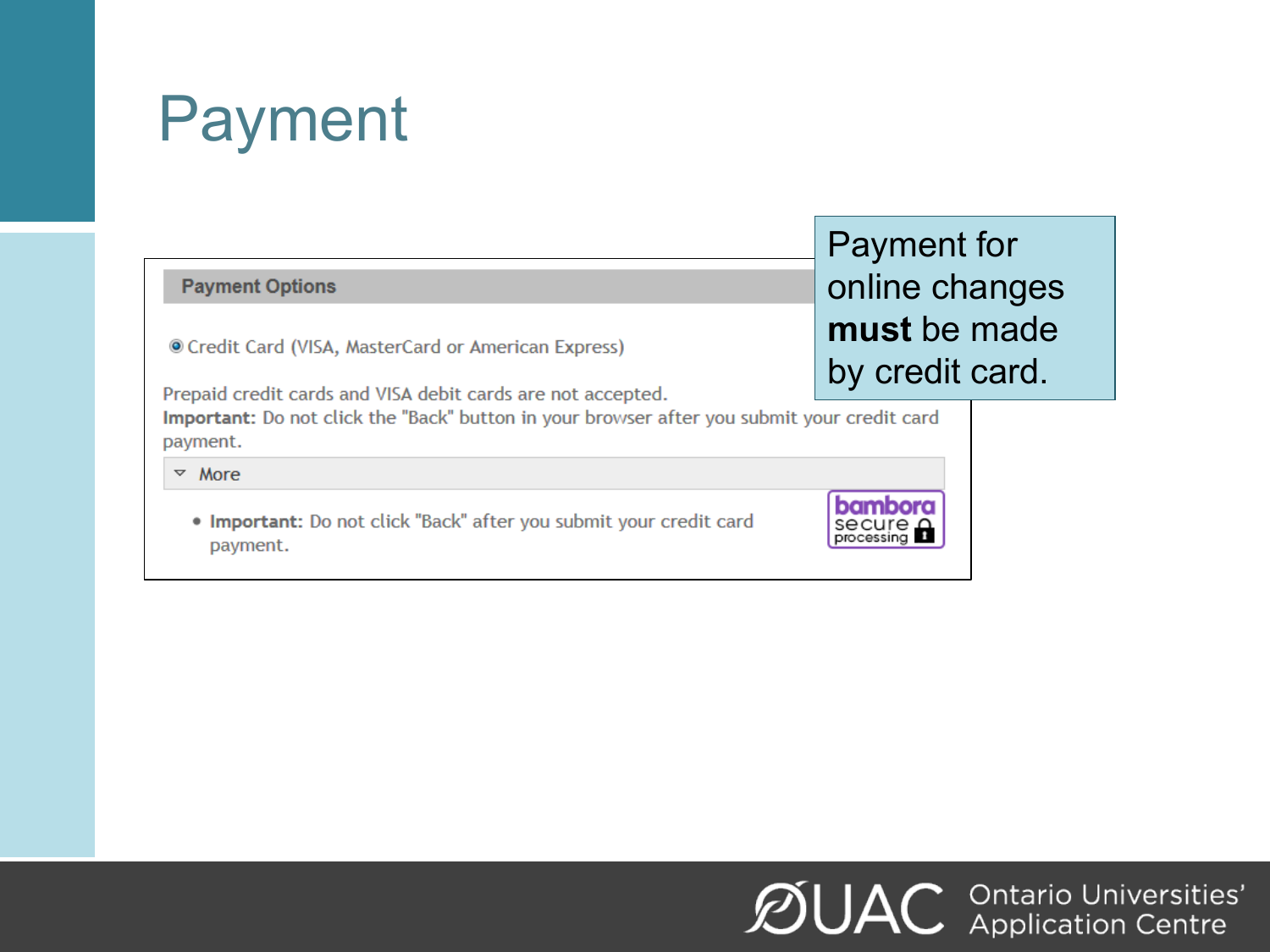# Confirmation of Changes

### Complete

M Jen Pinprod, your application has been submitted. Your OUAC Reference Number is: 2018-017235.

Your application will be forwarded to your university choice(s) once the application service fee is successfully processed. All fees are non-refundable.

We are processing a huge volume of applications at this time of year. It can take up to 2 weeks for a university to acknowledge receipt of your application.

#### What Now?

- . Print this screen and keep it for future reference.
- . You cannot make changes to your application at this time.
- . You will be able to log back in to your application once we receive your payment and process your application, which may take 2 to 5 business days.
- Your university choices will acknowledge that they have received your application information 1 to 3 weeks after your application has been processed.
- . For more information, visit the Current Ontario High School Students (101) web page.

#### Review the information you submitted for your application.

Reminder: If you make a program change after you have paid, there may be additional fees.

**Payment Information** 

**Online Banking (Canadian Banks Only)** 

You will require the following information:

- Account number: 675782
- Creditor name: Ontario Universities' Application Centre
- Amount to be paid: CAN\$150.00

Record your bank payment confirmation number for future reference.

When you see this screen, it means you have successfully submitted your application changes/responses to offers of admission to the OUAC.

**Note:** You will receive only 1 confirmation number for all changes/responses to offers you have made within the same session.

 $\mathcal{D}$ UAC Ontario Universities'